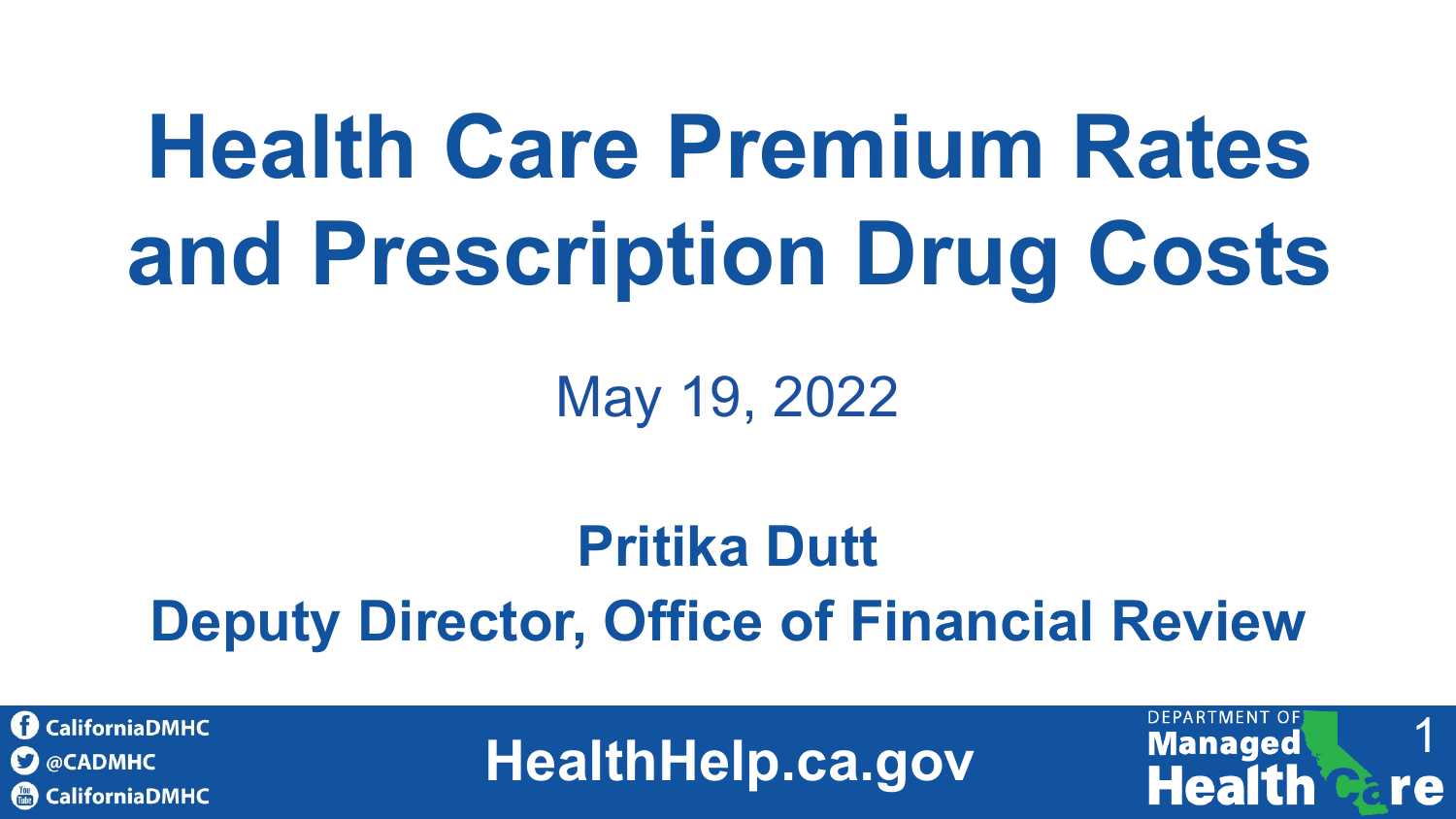### **Large Group Aggregate Premium Rates**



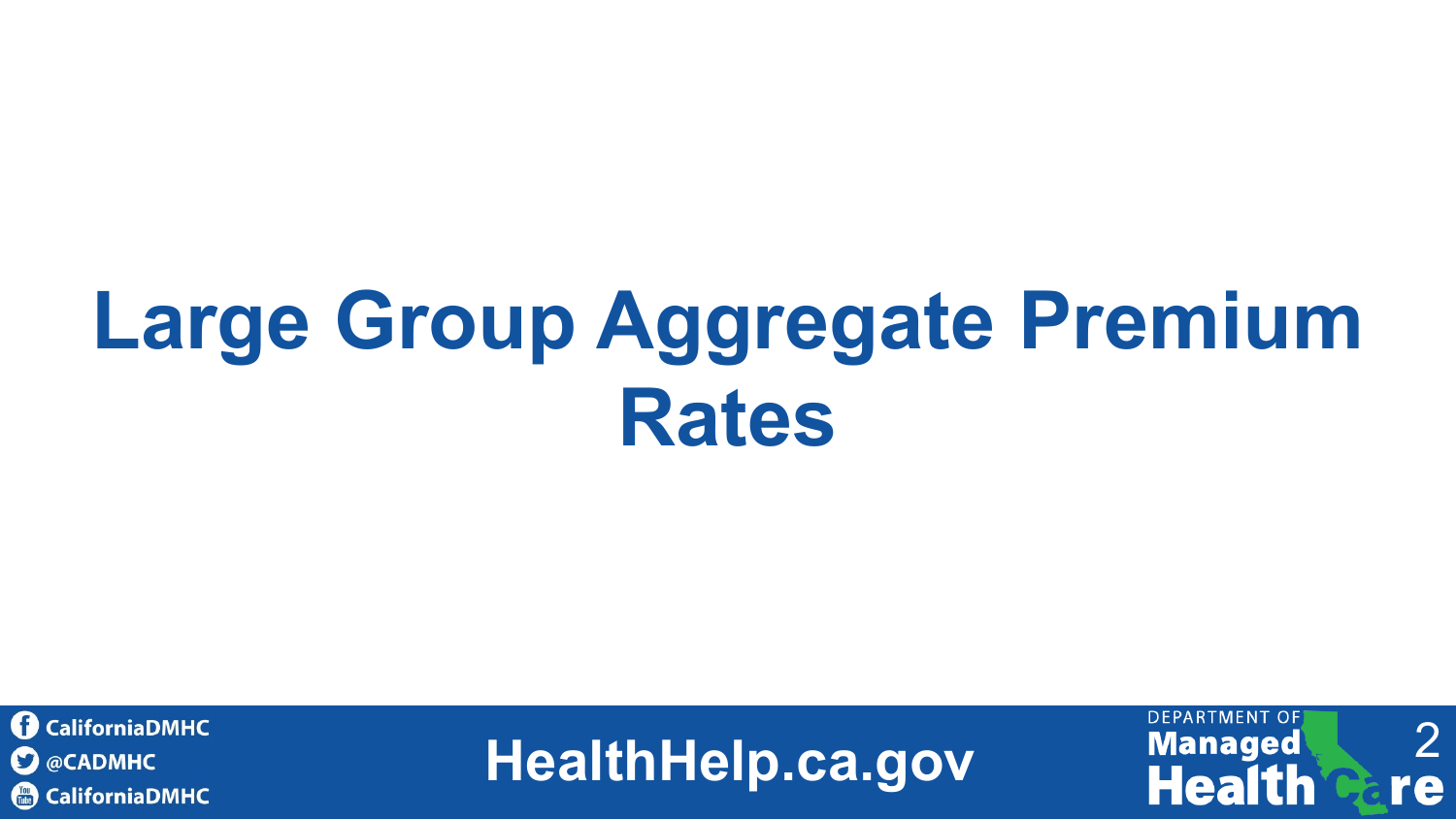### **Summary of 2021 Filing**

- 23 Health Care Service Plans were required to file:
	- o Eight statewide plans
	- o Ten regional plans
	- o Five In-Home Supportive Services (IHSS) Plans
- Almost 7.8 million enrollees (out of 7.9 million enrollees total) in roughly 14,350 renewing groups are affected by rate changes.

**HealthHelp.ca.gov**

3

re

**DEPARTMENT OF** 

**Managed** 

• All analysis excludes data for IHSS Plans.

**C** CaliforniaDMHC  $\mathbf{\mathbf{\Omega}}$  @CADMHC **CaliforniaDMHC**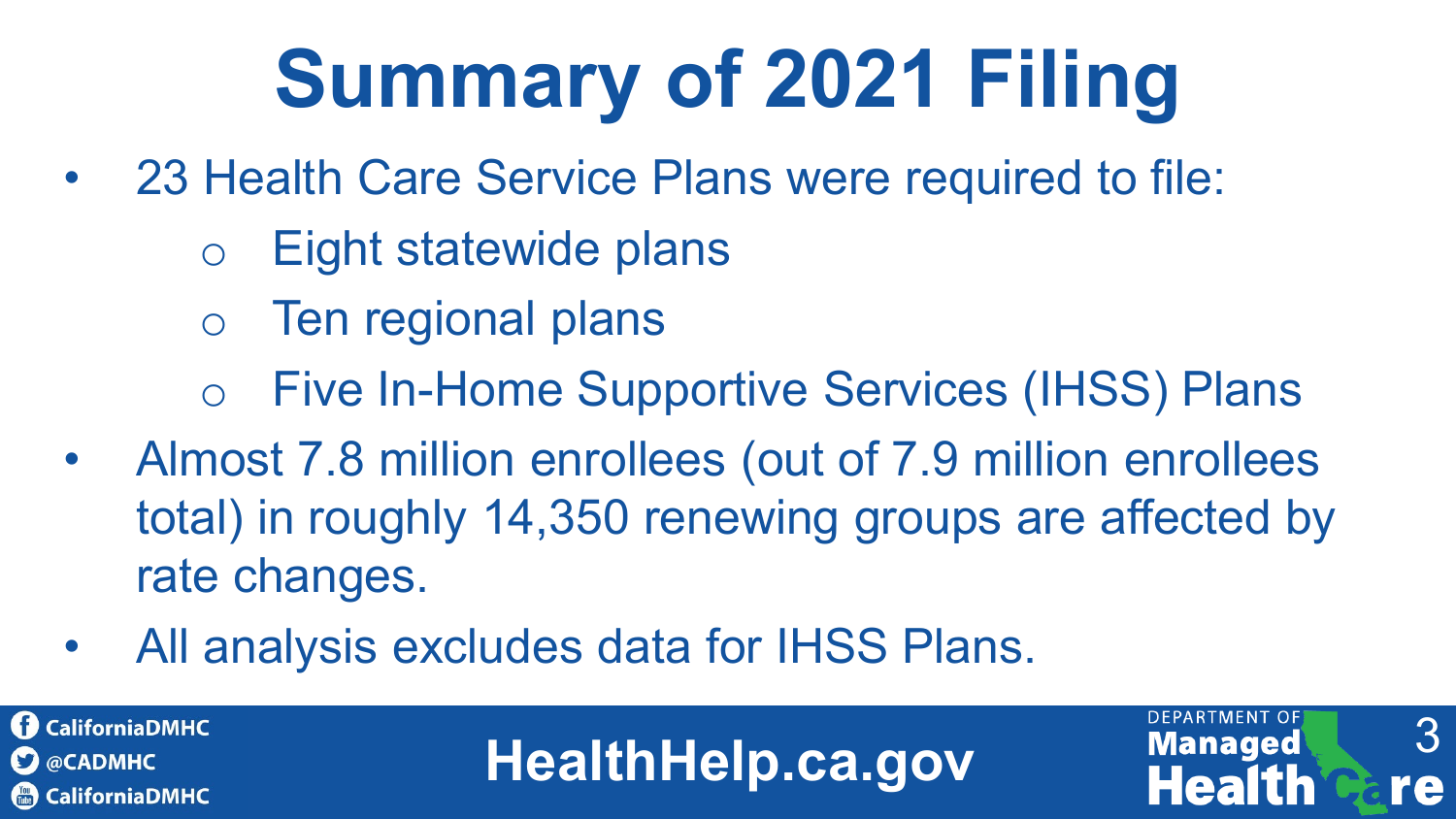#### **Rate Increases for Covered California, CalPERS and Large Group Statewide Plans**

| Year                                                                                   | Covered<br><b>California</b> | <b>CalPERS</b>           | <b>Large Group</b><br><b>Plans</b>                                       |
|----------------------------------------------------------------------------------------|------------------------------|--------------------------|--------------------------------------------------------------------------|
| 2017                                                                                   | 13.2%                        | 3.9%                     | 3.9%                                                                     |
| 2018                                                                                   | 21.1%                        | 2.5%                     | 5.4%                                                                     |
| 2019                                                                                   | 8.7%                         | 1.1%                     | 3.6%                                                                     |
| 2020                                                                                   | 0.8%                         | 5.1%                     | 4.3%                                                                     |
| 2021                                                                                   | 0.5%                         | 5.3%                     | 4.2%                                                                     |
| 2022                                                                                   | 1.8%                         | 5.5%                     | <b>Not Available</b>                                                     |
| <b>CaliforniaDMHC</b><br>$\boldsymbol{\Omega}$ @CADMHC<br>$\mathbb{R}$ California DMHC |                              | <b>HealthHelp.ca.gov</b> | <b>DEPARTMENT OF</b><br>$\overline{4}$<br><b>Managed</b><br>Health<br>re |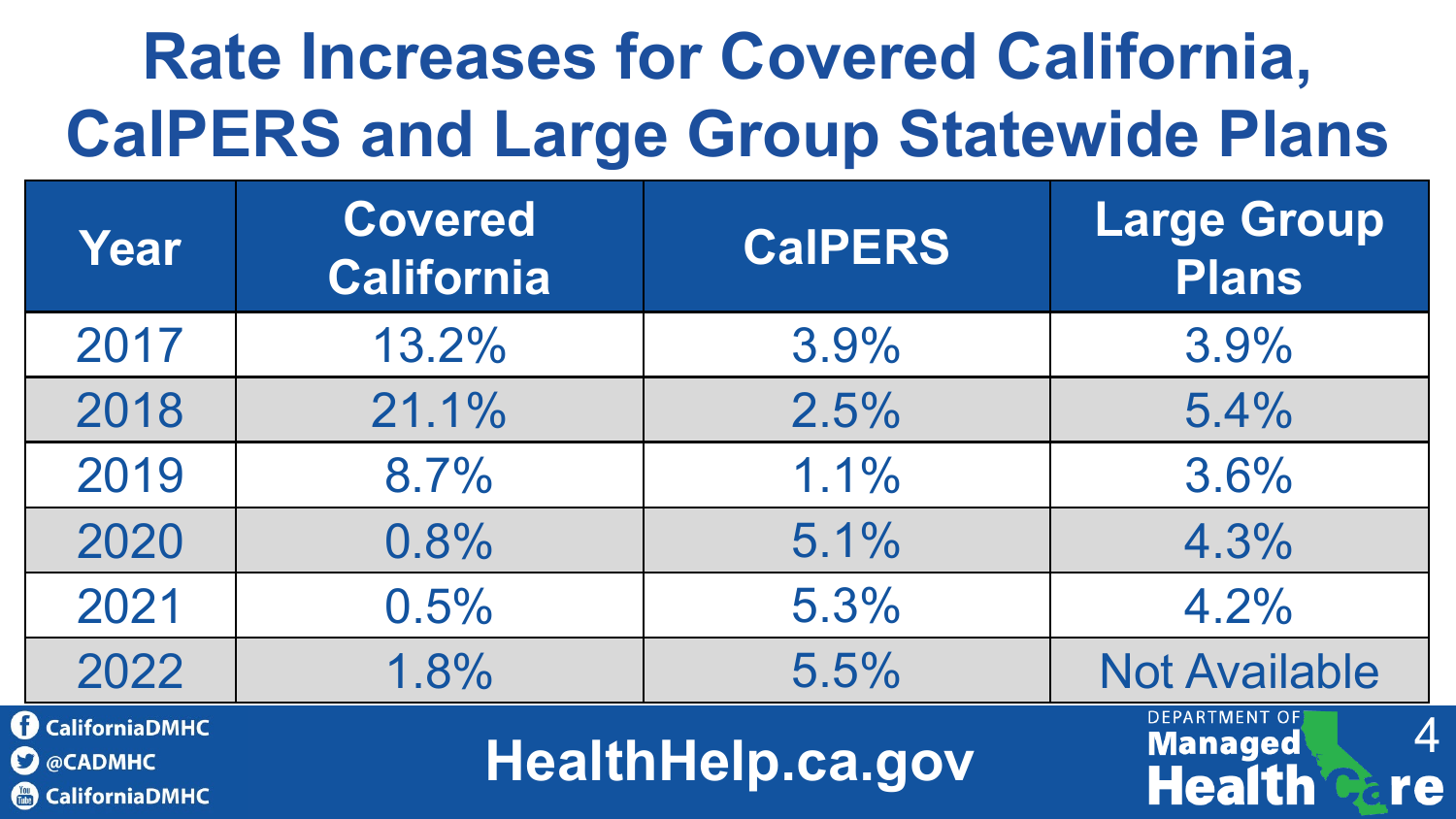#### **Average Large Group Monthly Premium 2016 – 2021**

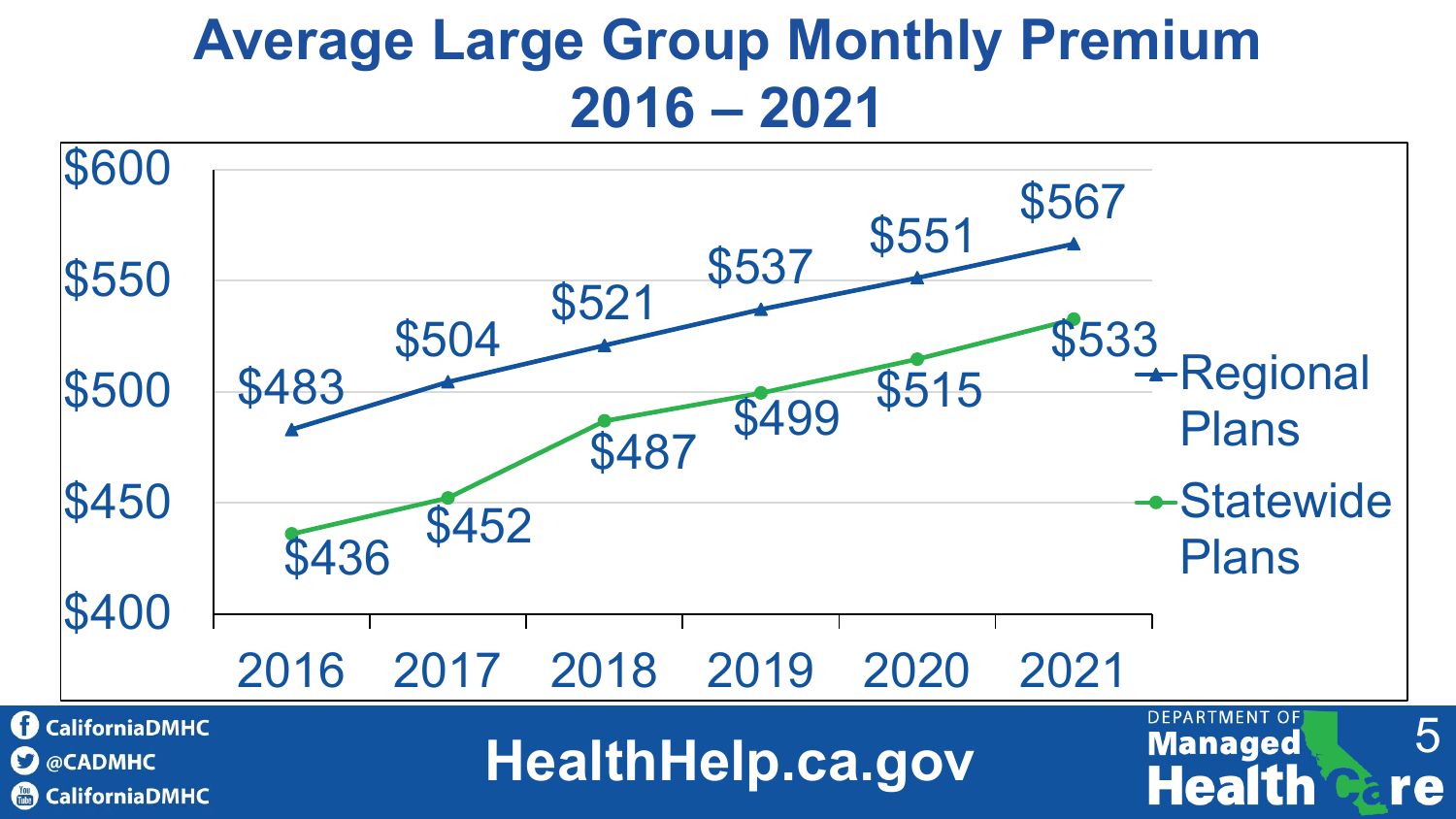#### **Weighted Average Rate Increase Trend 2016 – 2021**



**CaliforniaDMHC C** @CADMHC **CaliforniaDMHC**  **HealthHelp.ca.gov** Managed 6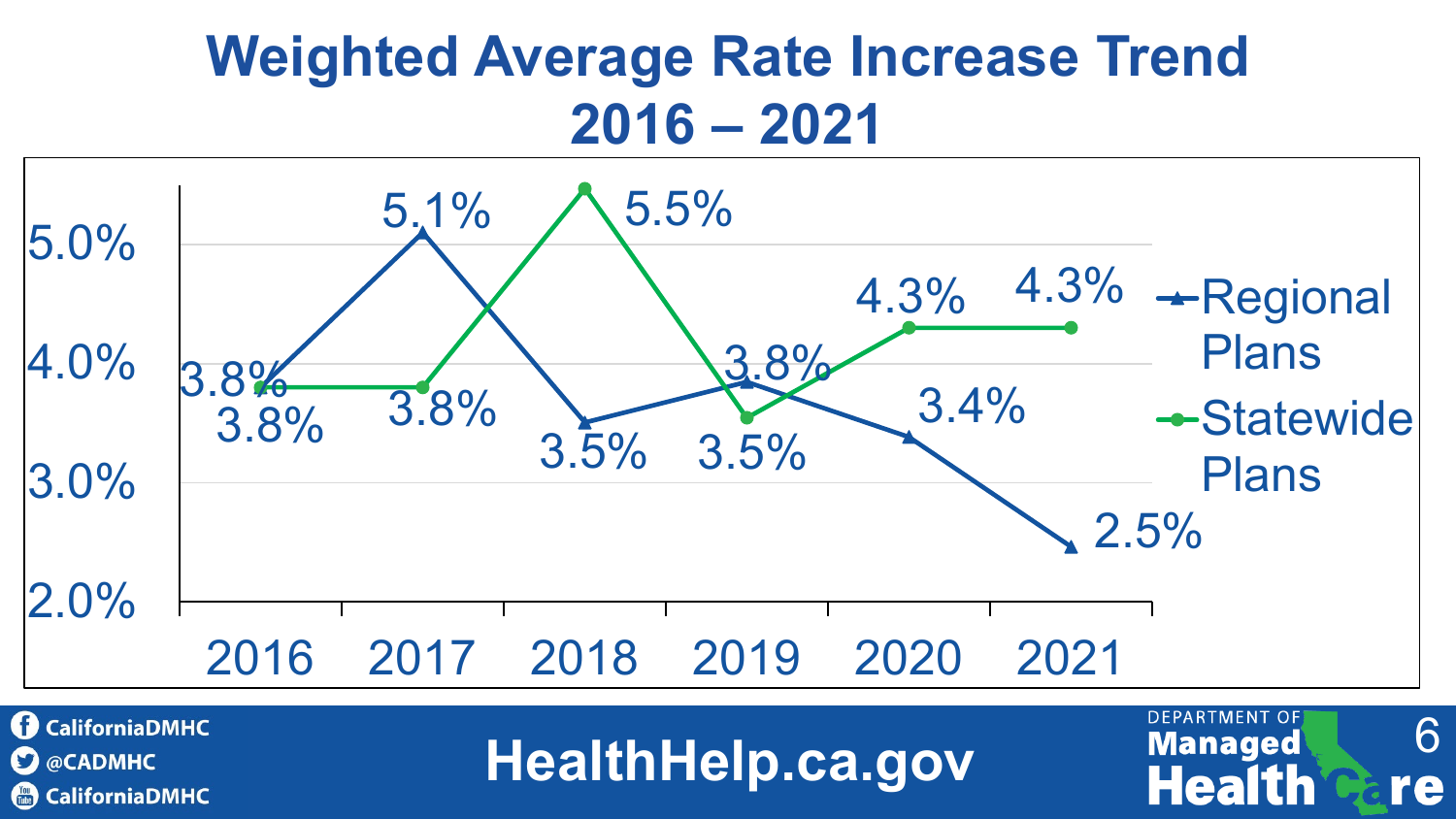## **Average Rate Increase in 2021**

|                                             | <b>Average</b><br><b>Rate</b><br><b>Increase</b> | <b>Number of</b><br><b>Enrollees</b> | <b>Average</b><br><b>Premium</b><br><b>PMPM</b> |
|---------------------------------------------|--------------------------------------------------|--------------------------------------|-------------------------------------------------|
| <b>All Plans</b>                            | 4.2%                                             | 7,947,015                            | \$533.70                                        |
| <b>Kaiser</b>                               | 4.2%                                             | 5,232,593                            | \$522.10                                        |
| <b>All Plans</b><br><b>Excluding Kaiser</b> | 4.3%                                             | 2,714,422                            | \$556.07                                        |

**CaliforniaDMHC C** @CADMHC **&** CaliforniaDMHC

**HealthHelp.ca.gov**

7

re

**DEPARTMENT OF** 

**Managed**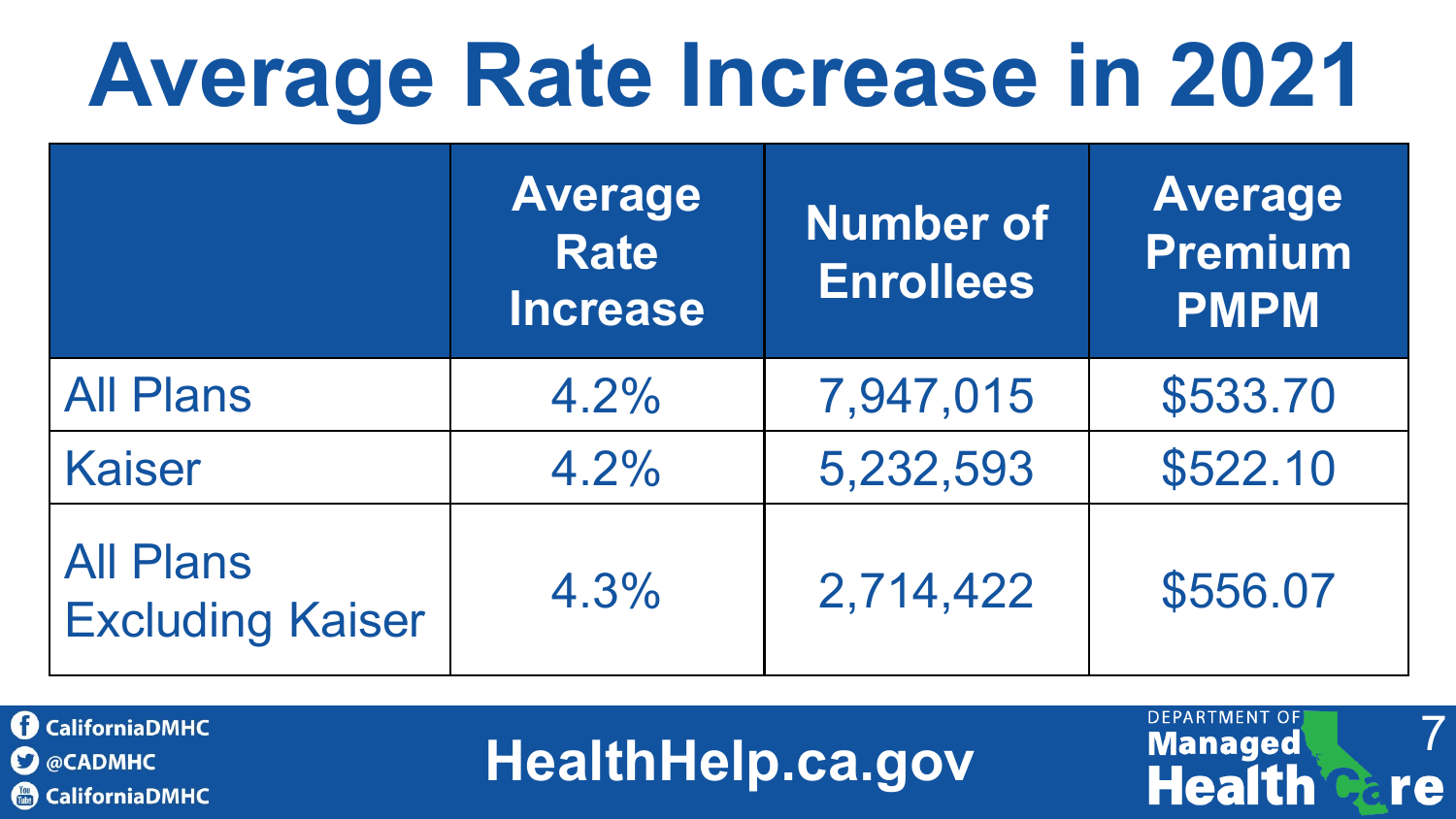#### **Average Rate Increase by Product Type**

| <b>Product Type</b> | <b>Average</b><br><b>Rate</b><br><b>Increase</b> | <b>Minimum</b> | <b>Maximum</b> | <b>Average</b><br><b>Premium</b><br><b>PMPM</b> |
|---------------------|--------------------------------------------------|----------------|----------------|-------------------------------------------------|
| <b>HMO</b>          | 4.2%                                             | $0.0\%$        | 12.0%          | \$527.69                                        |
| <b>PPO</b>          | 4.1%                                             | $0.0\%$        | 9.6%           | \$608.77                                        |
| <b>EPO</b>          | 8.9%                                             | 0.0%           | 10.2%          | \$565.56                                        |
| <b>POS</b>          | 4.7%                                             | $-3.5%$        | 8.7%           | \$608.73                                        |
| <b>HDHP</b>         | 4.6%                                             | $-0.8%$        | 7.2%           | \$503.60                                        |

**CaliforniaDMHC O** @CADMHC **&** CaliforniaDMHC

**HealthHelp.ca.gov**

8

re

**DEPARTMENT OF** 

**Managed**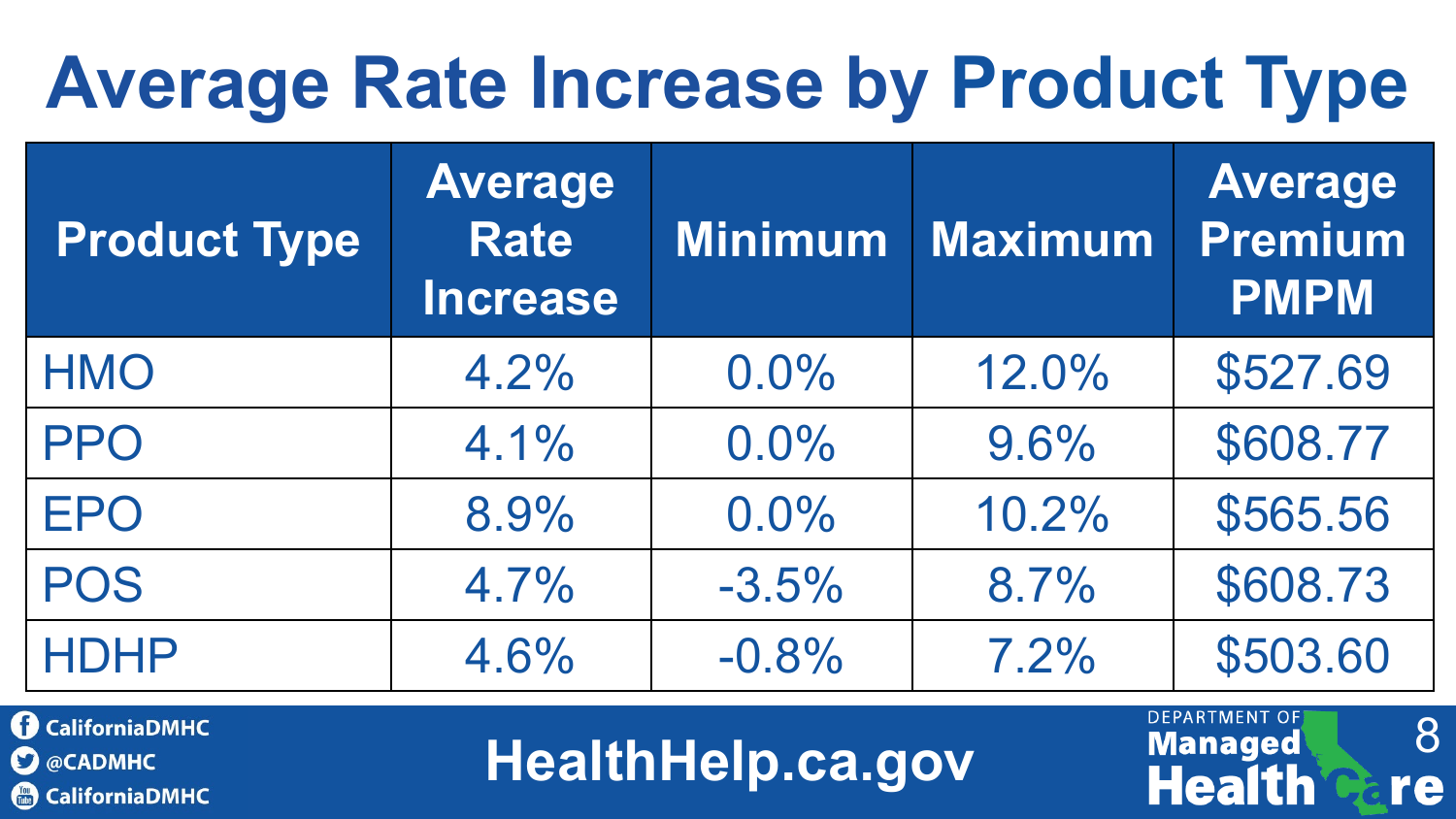#### **Number of Covered Lives by Actuarial Value**

| Product<br><b>Type</b> |           | $\boxed{0.9 - 1.00}$ $\boxed{0.8 - 0.89}$ $\boxed{0.7 - 0.79}$ $\boxed{0.6 - 0.69}$ |         |         | < 0.60   |
|------------------------|-----------|-------------------------------------------------------------------------------------|---------|---------|----------|
| <b>HMO</b>             | 5,754,094 | 804,379                                                                             | 152,905 | 36,103  | 104      |
| <b>PPO</b>             | 229,215   | 301,299                                                                             | 67,887  | 10,625  | 3,997    |
| <b>HDHP</b>            |           | 170,379                                                                             | 187,375 | 80,961  | 31,579   |
| <b>POS</b>             | 81,729    | 548                                                                                 | 14      |         | $\Omega$ |
| <b>EPO</b>             | 13,791    | 24,778                                                                              | 6,717   | 1,242   | 522      |
| <b>Total</b>           | 6,078,829 | 1,301,383                                                                           | 414,498 | 128,932 | 36,202   |

**CaliforniaDMHC C** @CADMHC **CaliforniaDMHC** 

**HealthHelp.ca.gov**

9

re

**DEPARTMENT OF** 

**Managed**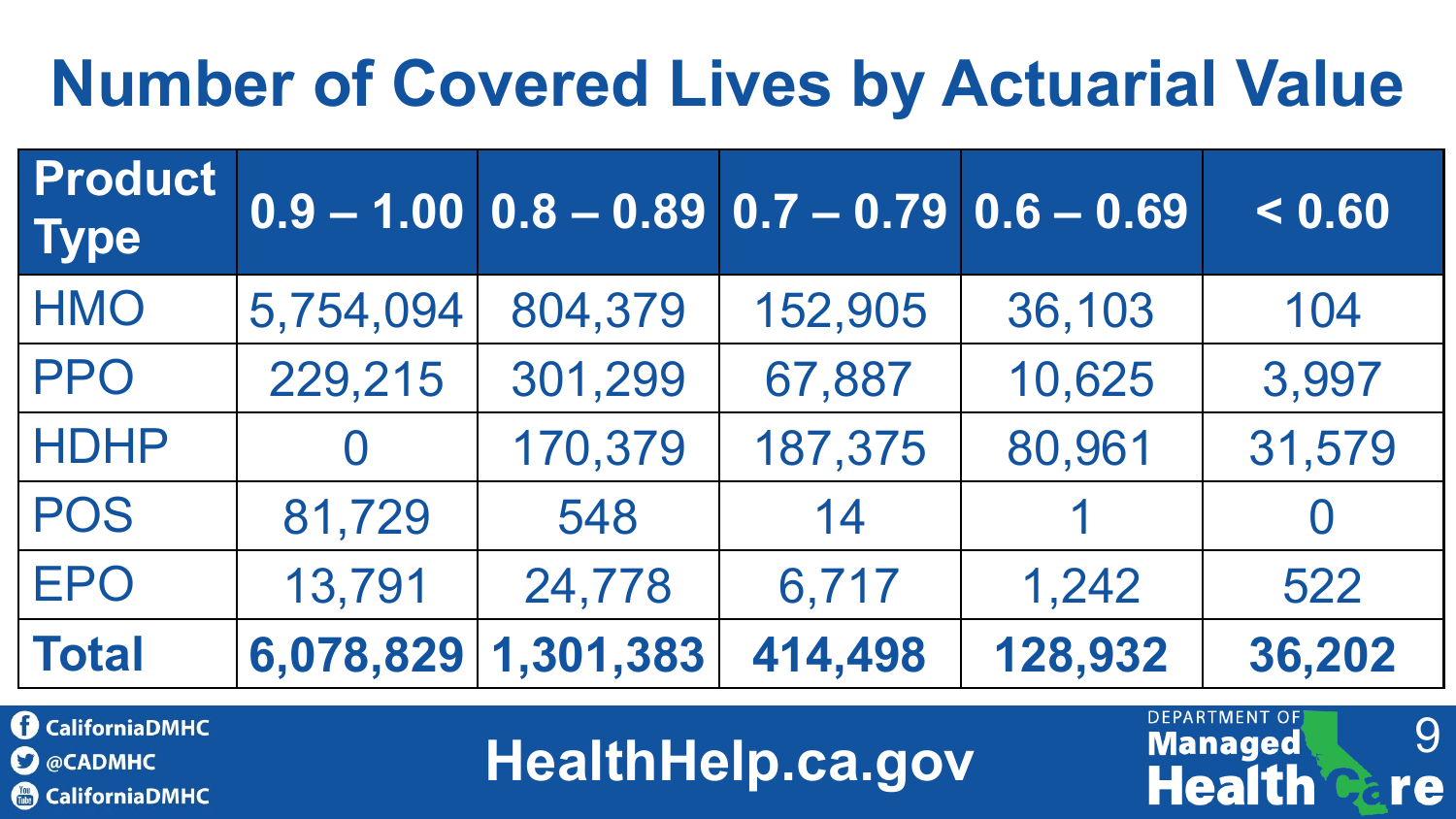## **Large Group Contract Holder Review Request**

- The contract holder has a combined total of more than 2,000 enrollees (employees plus dependents) enrolled in all health plans.
- Request the DMHC to review a rate change at <https://wpso.dmhc.ca.gov/LargeGroupRateReview/>



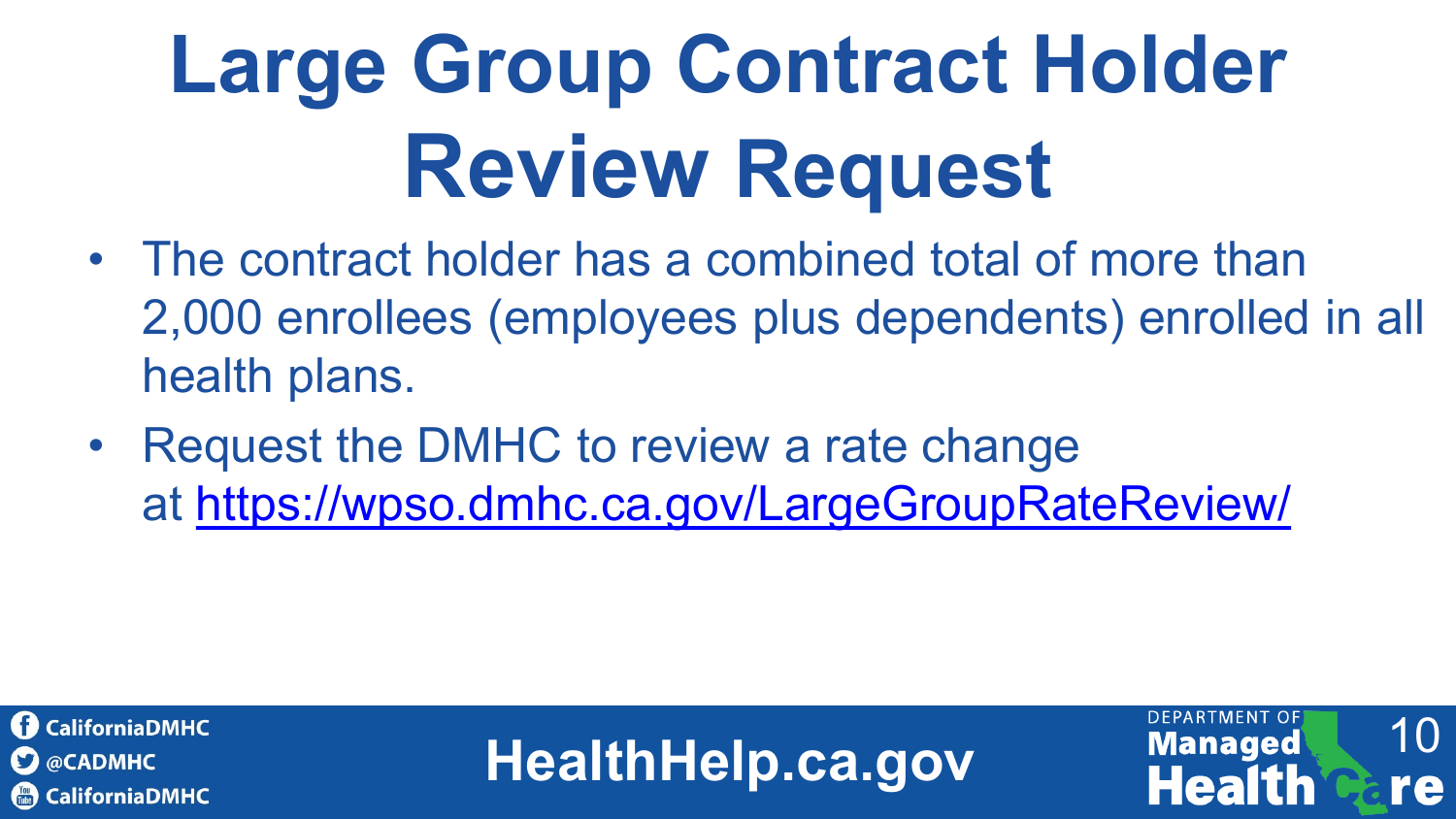### **Small Group Market Aggregate Premium Rates**



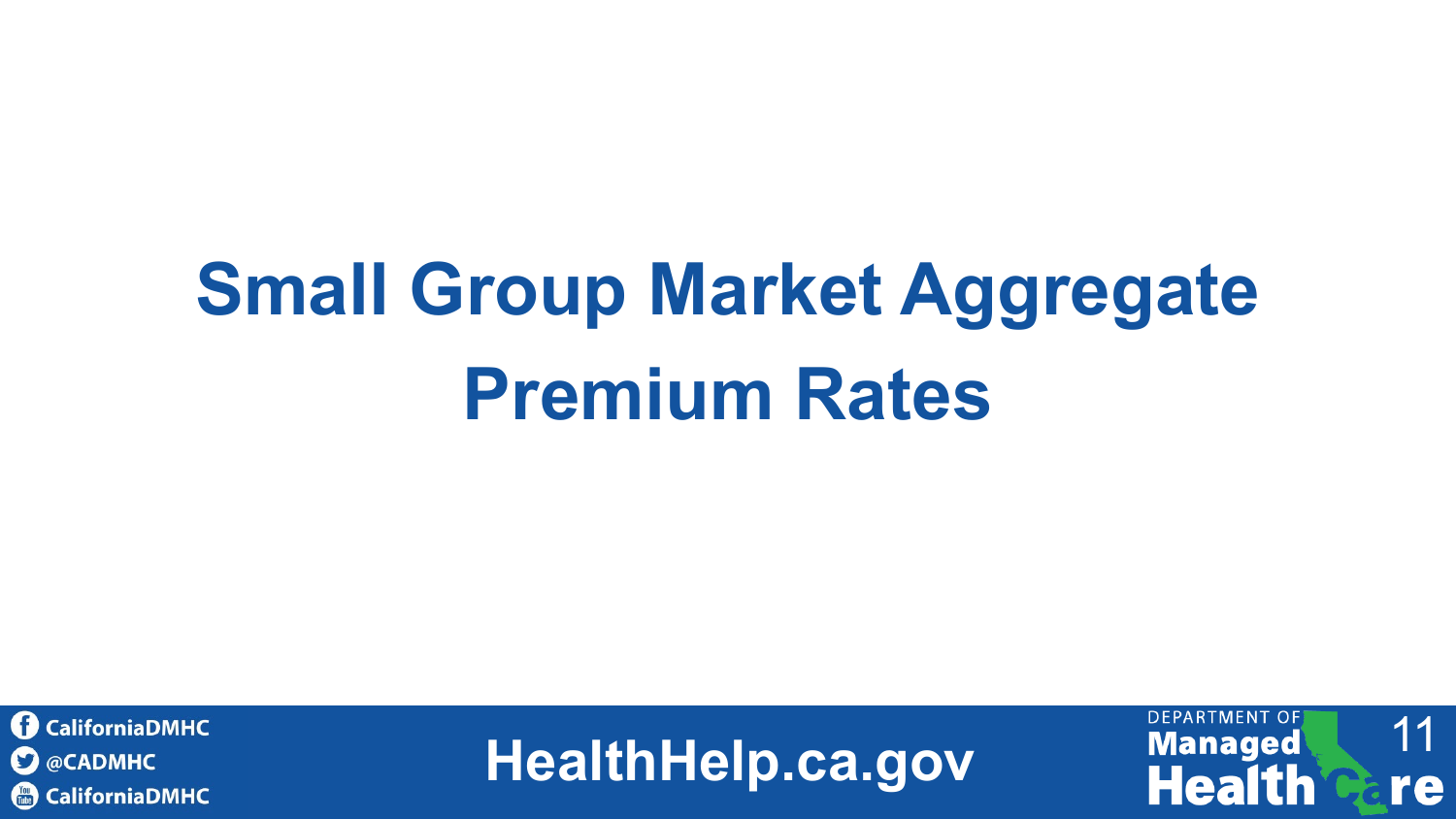### **Summary of the Small Group Filings**

- 15 Health Care Service Plans were required to file:
	- o Seven statewide plans
	- o Eight regional plans
- Almost 2.2 million enrollees in the small group market



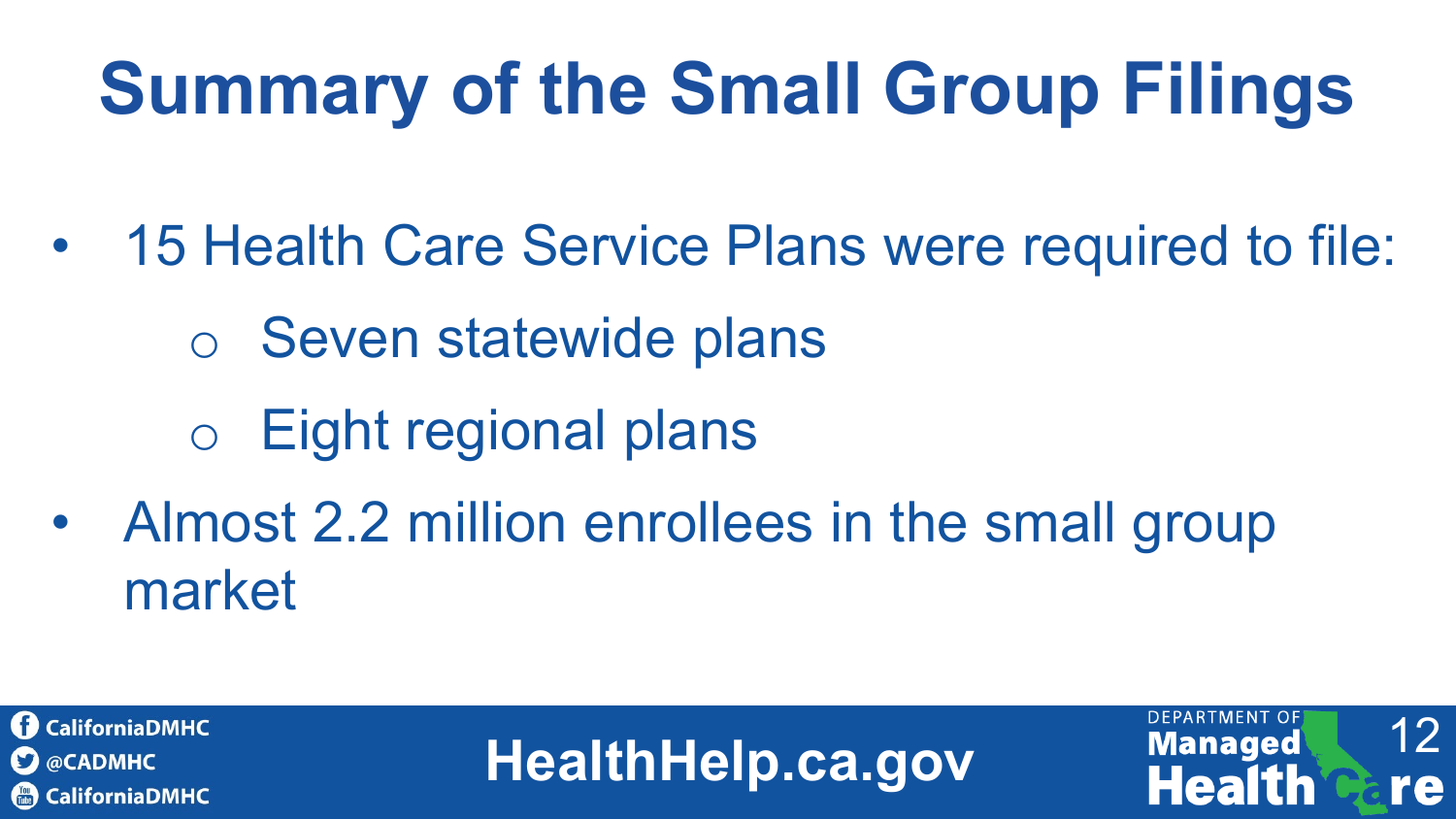#### **Average Rate Increase – Small Group Market**

| <b>Plan Type</b>    | <b>Number of</b><br><b>Enrollees</b> | Weighted<br><b>Average Rate</b><br><b>Increase</b> | <b>Average</b><br><b>Premium</b><br><b>PMPM</b> |
|---------------------|--------------------------------------|----------------------------------------------------|-------------------------------------------------|
| On-Exchange         | 70,295                               | 2.0%                                               | \$496.06                                        |
| <b>Off-Exchange</b> | 1,985,964                            | 1.7%                                               | \$536.66                                        |
| Grandfathered       | 167,535                              | 3.7%                                               | \$503.79                                        |
| <b>Total</b>        | 2,223,795                            | 1.8%                                               | \$532.90                                        |

**CaliforniaDMHC C** @CADMHC **CaliforniaDMHC** 

**HealthHelp.ca.gov**

13

re

**DEPARTMENT OF** 

Managed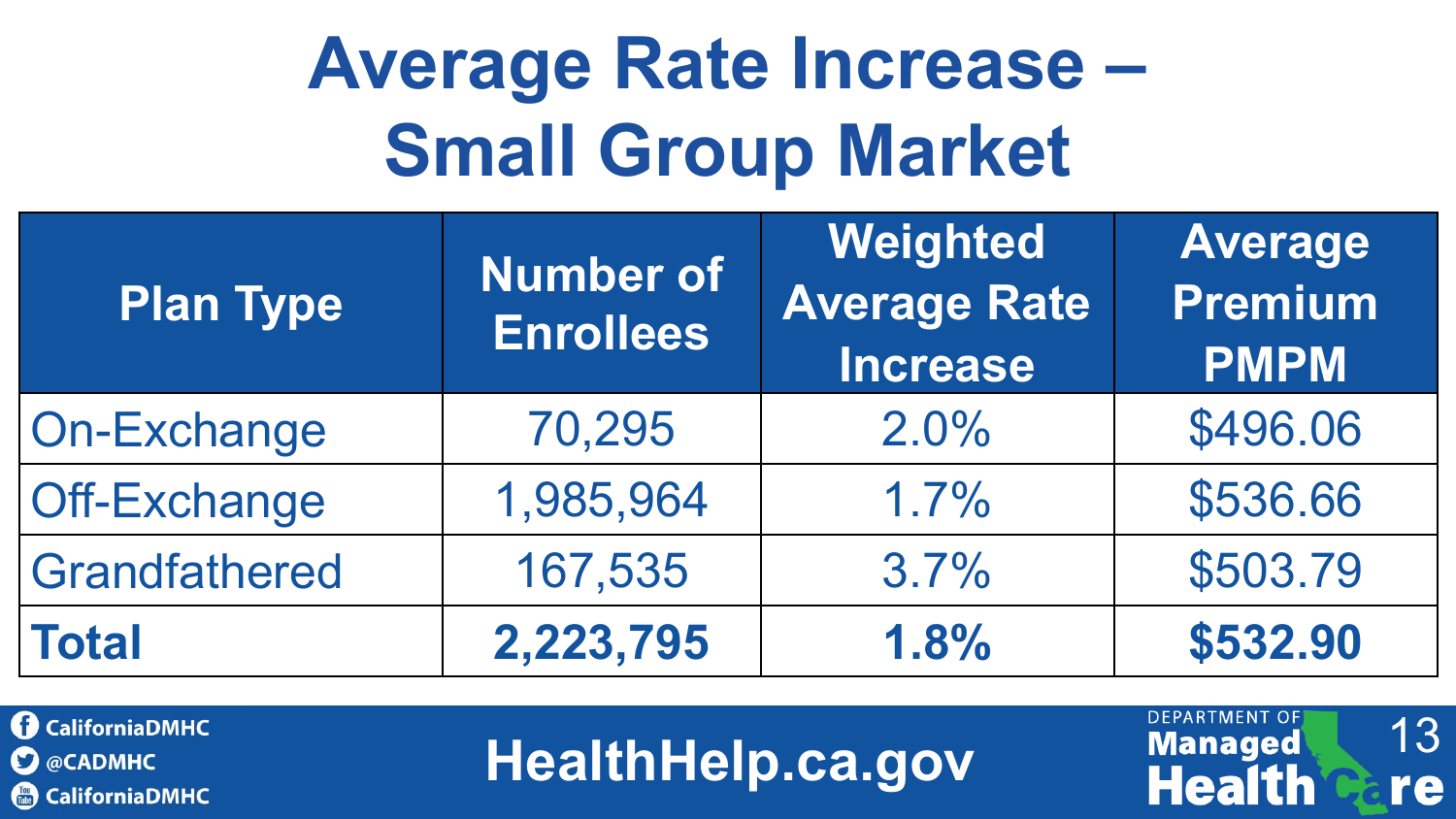### **Enrollment by Metal Tier – Small Group Market (On-Exchange)**

| <b>Product</b><br><b>Type</b> | <b>Platinum</b> | <b>Gold</b> | Silver | <b>Bronze</b> | <b>All</b> |
|-------------------------------|-----------------|-------------|--------|---------------|------------|
| <b>HMO</b>                    | 8,978           | 19,942      | 17,228 | 4,037         | 50,185     |
| <b>PPO</b>                    | 4,083           | 7,320       | 3,393  | 1,237         | 16,034     |
| <b>EPO</b>                    | 39              | 153         | 157    | 29            | 378        |
| <b>HDHP</b>                   |                 |             | 1,705  | 1,994         | 3,699      |
| <b>Total</b>                  | 13,100          | 27,415      | 22,483 | 7,297         | 70,296     |
| Total (%)                     | 19%             | 39%         | 32%    | 10%           | 100%       |

**CaliforniaDMHC C** @CADMHC **(a)** CaliforniaDMHC

**HealthHelp.ca.gov**

14

re

**DEPARTMENT OF** 

**Managed**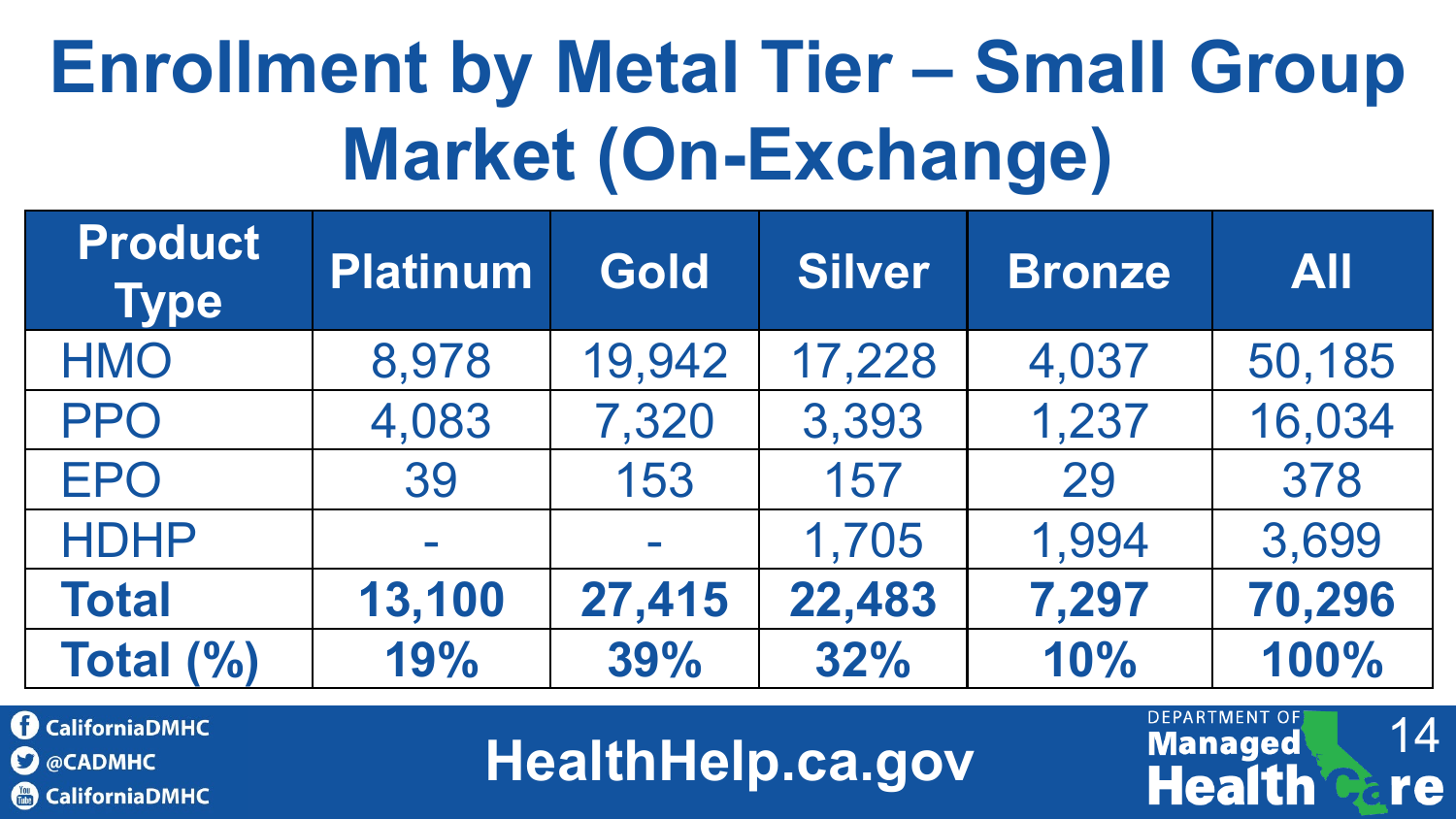#### **Enrollment by Metal Tier – Small Group Market (Off-Exchange)**

| <b>Product</b><br><b>Type</b> | <b>Platinum</b> | <b>Gold</b> | <b>Silver</b> | <b>Bronze</b> | <b>All</b> |
|-------------------------------|-----------------|-------------|---------------|---------------|------------|
| <b>HMO</b>                    | 322,414         | 435,840     | 274,962       | 56,196        | 1,089,412  |
| <b>PPO</b>                    | 158,417         | 325,599     | 198,104       | 43,752        | 725,871    |
| <b>EPO</b>                    | 720             | 2,132       | 2,804         | 1,282         | 6,938      |
| <b>HDHP</b>                   |                 | 2,118       | 64,329        | 97,296        | 163,743    |
| <b>Total</b>                  | 481,551         | 765,689     | 540,199       | 198,526       | 1,985,964  |
| Total $(\%)$                  | 24%             | 39%         | 27%           | 10%           | 100%       |

**CaliforniaDMHC**  $\mathbf{\Omega}$  @CADMHC **(a)** CaliforniaDMHC

**HealthHelp.ca.gov**

15

re

**DEPARTMENT OF** 

**Managed** 

**Hea**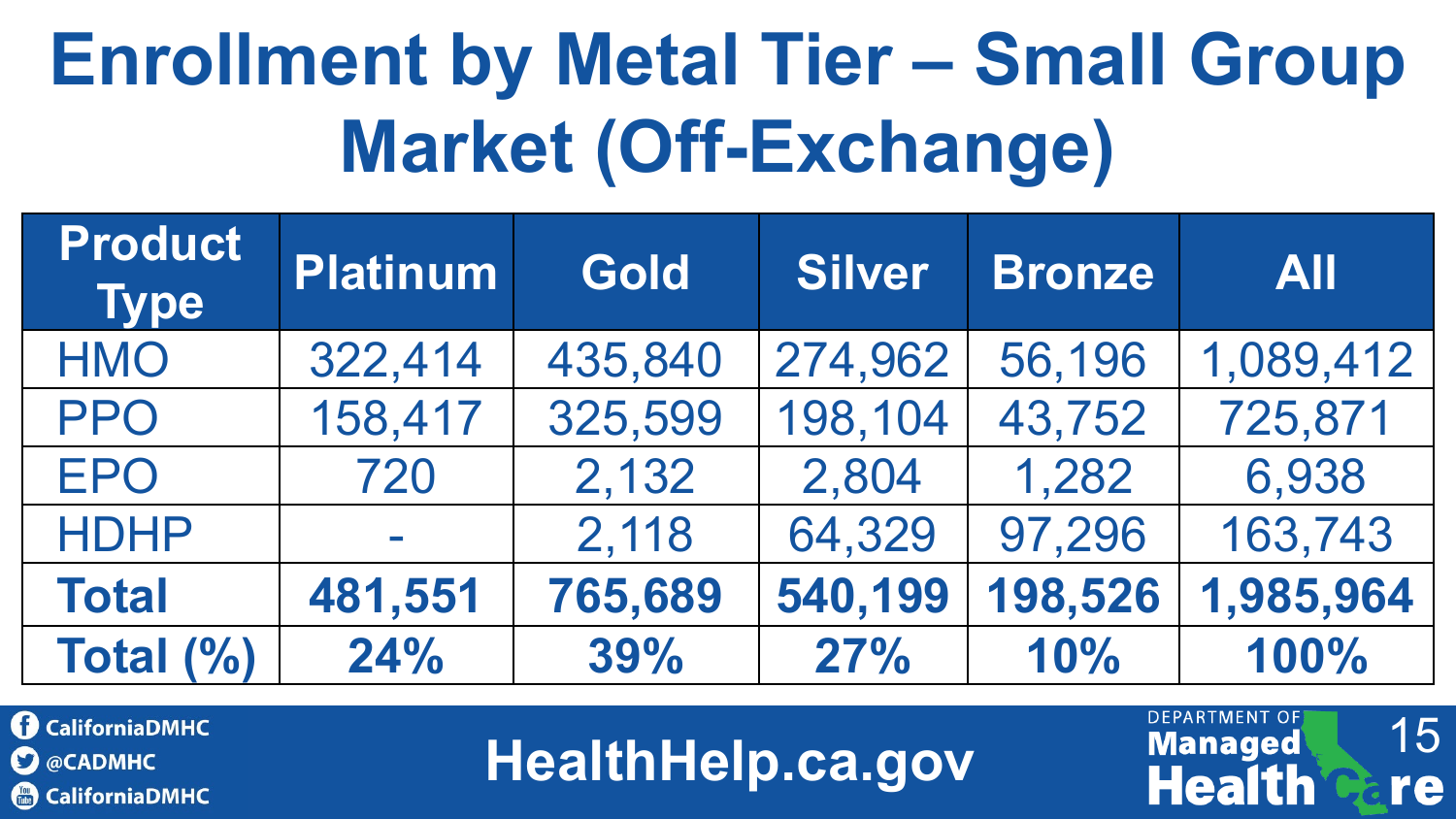### **Individual Market Aggregate Premium Rates**



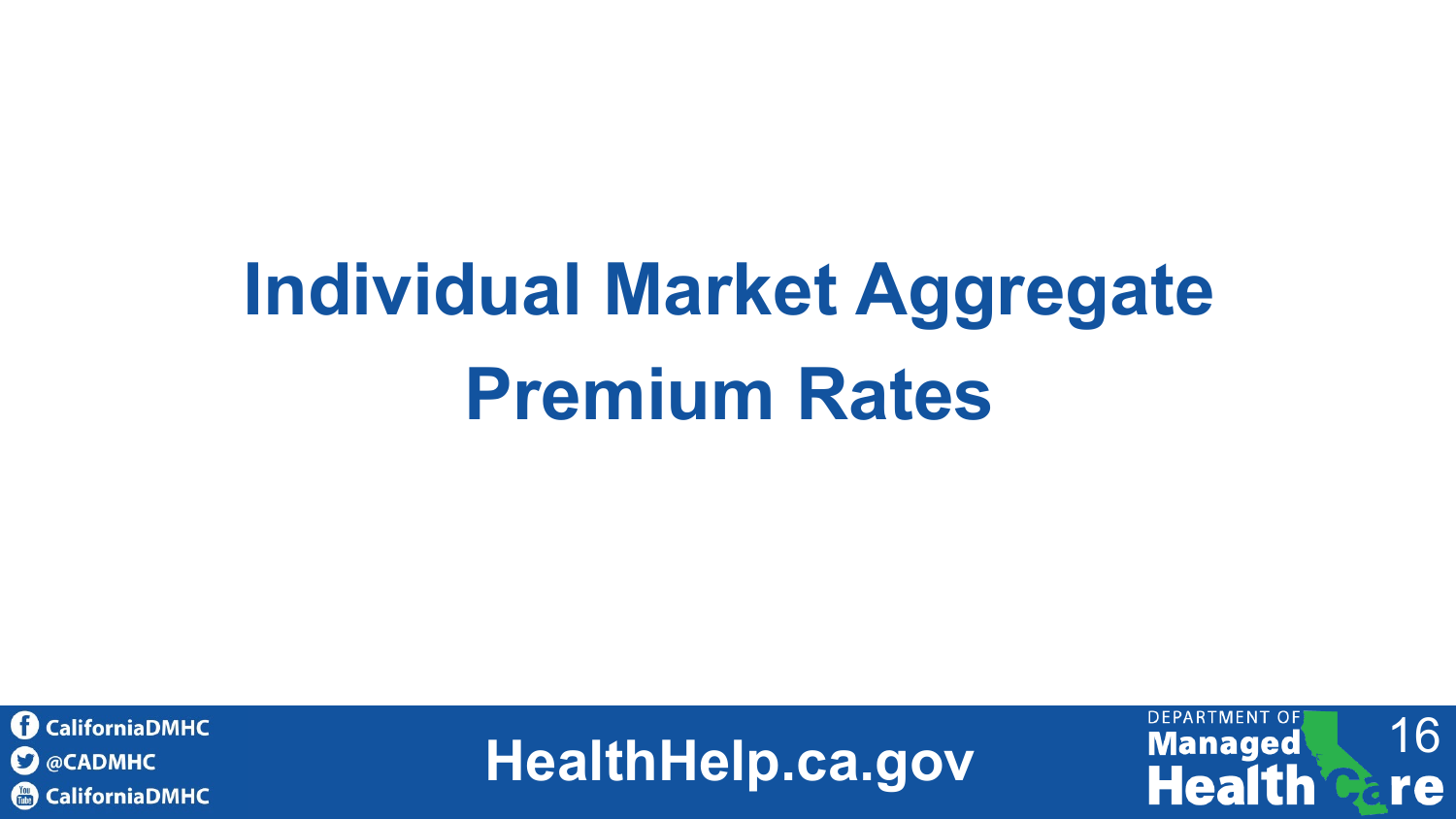### **Summary of the Individual Market Filings**

- 12 Health Care Service Plans were required to file:
	- o Four statewide plans
	- o Eight regional plans
- Almost 2.4 million enrollees in the individual market.



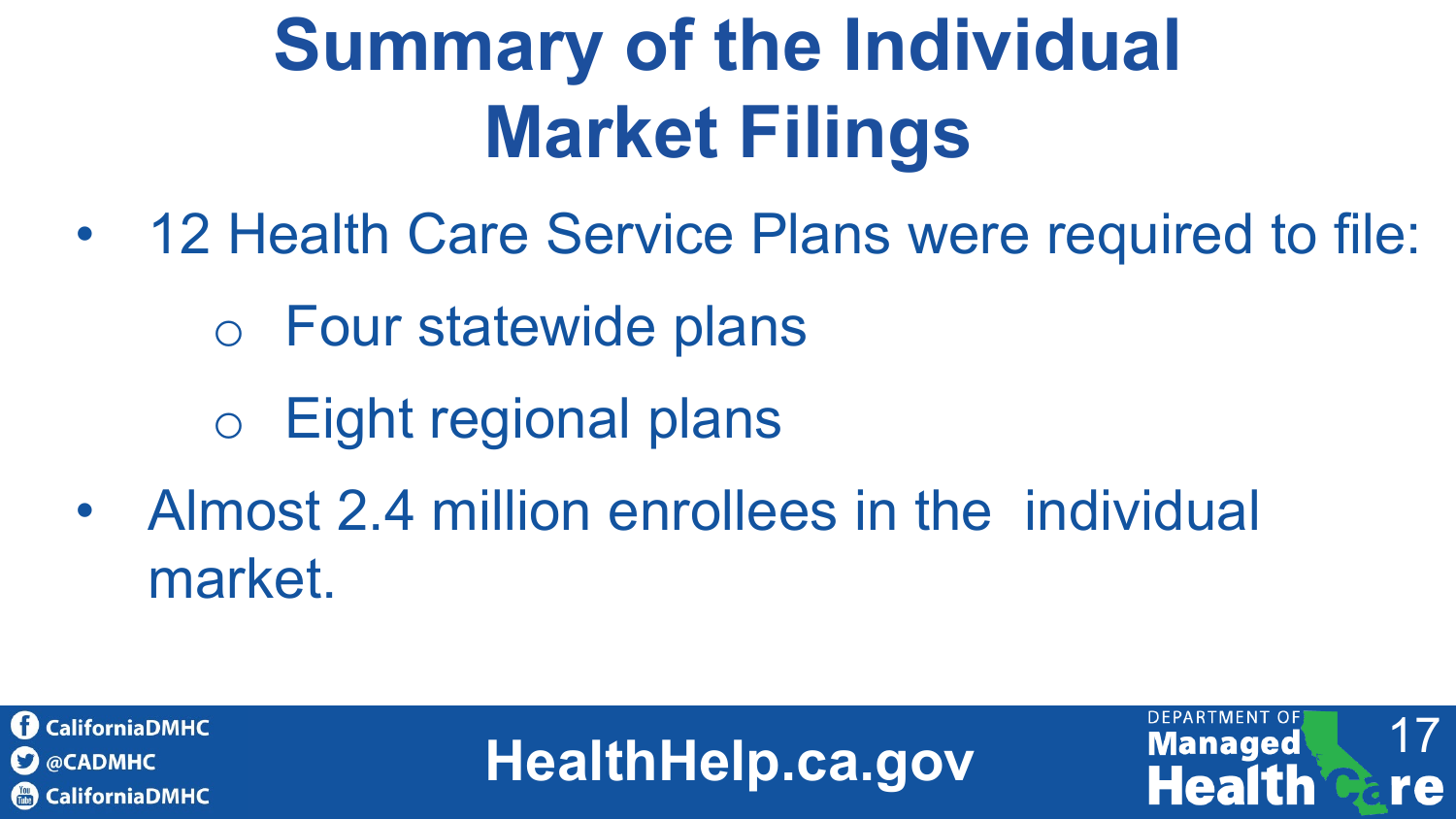#### **Average Rate Increase – Individual Market**

| <b>Plan Type</b>    | <b>Number of</b><br><b>Enrollees</b> | Weighted<br><b>Average Rate</b><br><b>Increase</b> | <b>Average</b><br><b>Premium</b><br><b>PMPM</b> |
|---------------------|--------------------------------------|----------------------------------------------------|-------------------------------------------------|
| <b>On-Exchange</b>  | 1,802,477                            | $-0.5%$                                            | \$559.80                                        |
| <b>Off-Exchange</b> | 567,957                              | $-0.7%$                                            | \$514.86                                        |
| Grandfathered       | 55,373                               | 3.0%                                               | \$632.82                                        |
| <b>Total</b>        | 2,425,807                            | $-0.4%$                                            | \$550.95                                        |

**CaliforniaDMHC C** @CADMHC **&** CaliforniaDMHC

**HealthHelp.ca.gov**

18

re

**DEPARTMENT OF** 

Managed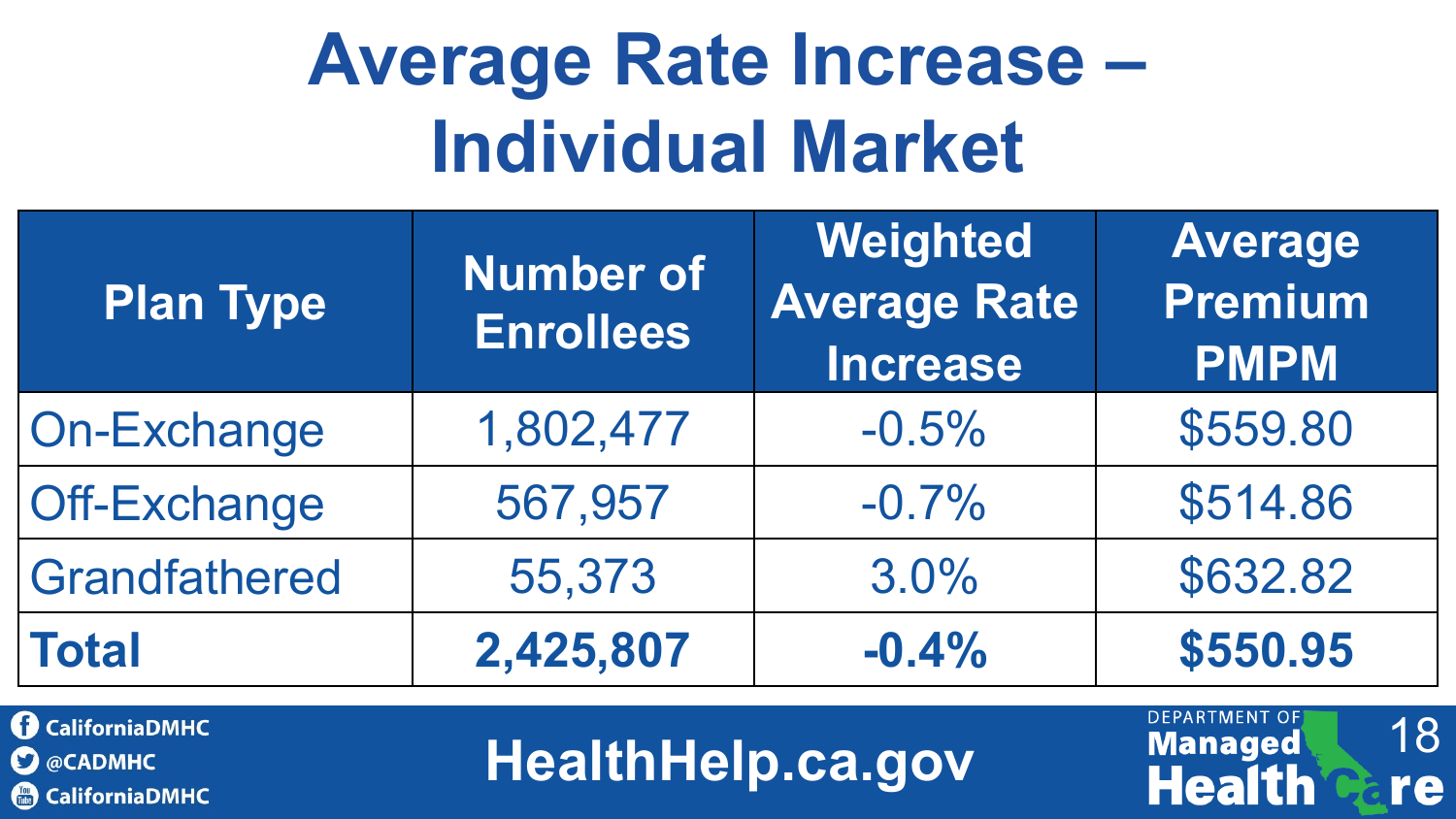### **Enrollment by Metal Tier – Individual Market (On-Exchange)**

| <b>Product</b><br><b>Type</b> | <b>Platinum</b> | <b>Gold</b> | Silver    | <b>Bronze</b> | Cata-<br><b>strophic</b> |
|-------------------------------|-----------------|-------------|-----------|---------------|--------------------------|
| <b>HMO</b>                    | 77,039          | 118,688     | 716,313   | 261,050       | 22,525                   |
| <b>PPO</b>                    | 7,824           | 32,285      | 191,447   | 70,504        | 591                      |
| <b>EPO</b>                    | 2,178           | 13,269      | 99,296    | 67,331        | 6,461                    |
| <b>HDHP</b>                   |                 |             |           | 115,676       | <b>College</b>           |
| <b>Total</b>                  | 87,041          | 164,242     | 1,007,057 | 514,561       | 29,577                   |
| <b>Total (%)</b>              | 5%              | 9%          | 55%       | 29%           | 2%                       |

**C** CaliforniaDMHC  $\mathbf{\Omega}$  @CADMHC **(a)** CaliforniaDMHC

**HealthHelp.ca.gov**

19

re

**DEPARTMENT OF** 

**Managed**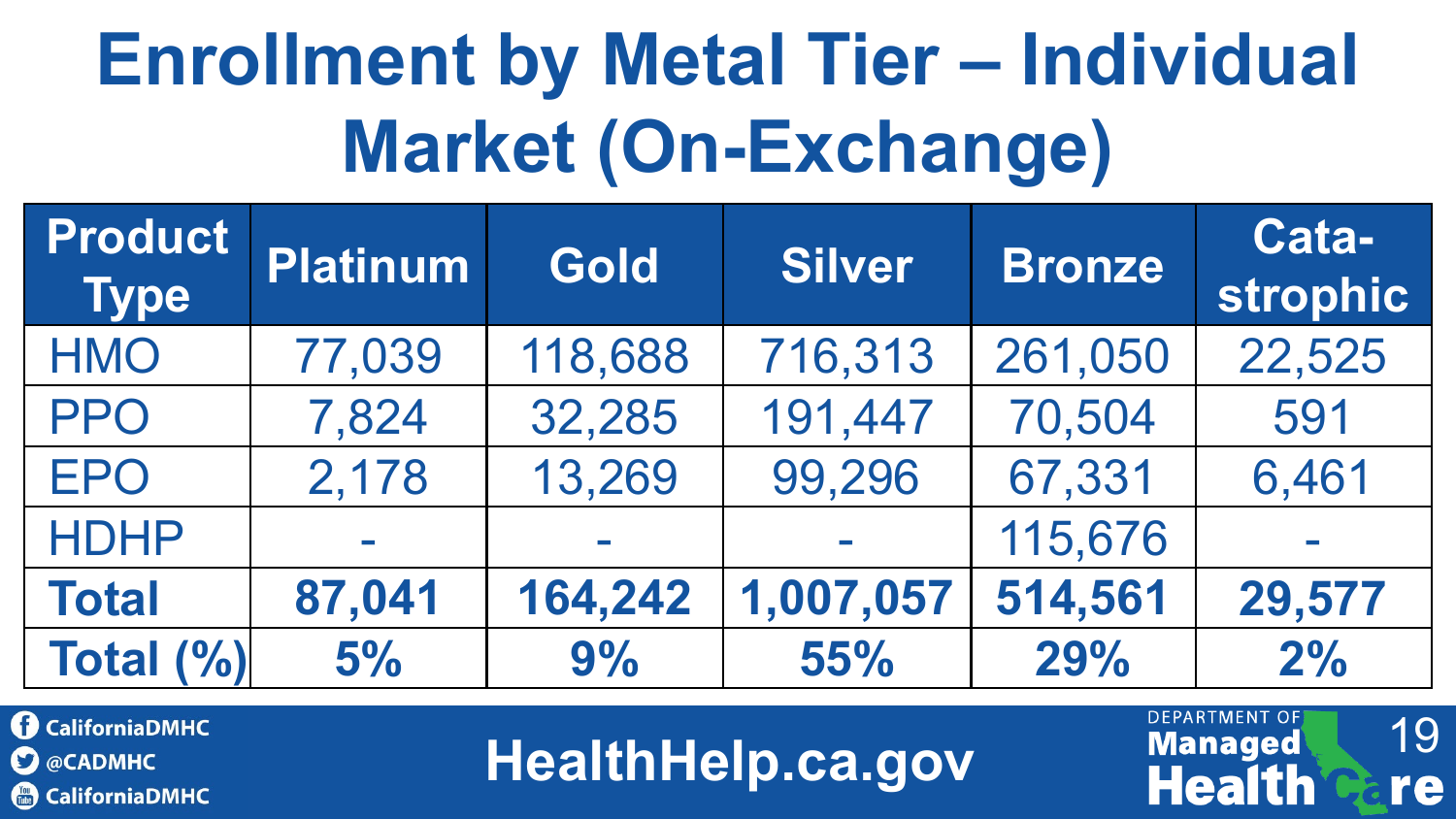### **Enrollment by Metal Tier – Individual Market (Off-Exchange)**

| <b>Product</b><br><b>Type</b> | <b>Platinum</b> | <b>Gold</b>                | <b>Silver</b> | <b>Bronze</b> | <b>Catastrophic</b> |
|-------------------------------|-----------------|----------------------------|---------------|---------------|---------------------|
| <b>HMO</b>                    | 35,899          | 32,412                     | 97,193        | 46,160        | 4,330               |
| <b>PPO</b>                    | 16,048          | 42,272                     | 149,042       | 31,988        | 1,800               |
| <b>EPO</b>                    | 769             | 2,050                      | 21,141        | 16,104        | 2,316               |
| <b>HDHP</b>                   |                 | $\mathcal{L}^{\text{max}}$ | 13,095        | 55,338        | <b>College</b>      |
| <b>Total</b>                  | 52,716          | 76,734                     | 280,471       | 149,590       | 8,446               |
| Total (%)                     | 9%              | 14%                        | 50%           | 26%           | 1%                  |

**C** CaliforniaDMHC  $\mathbf{\Omega}$  @CADMHC **(a)** CaliforniaDMHC

**HealthHelp.ca.gov**

20

re

**DEPARTMENT OF** 

**Managed**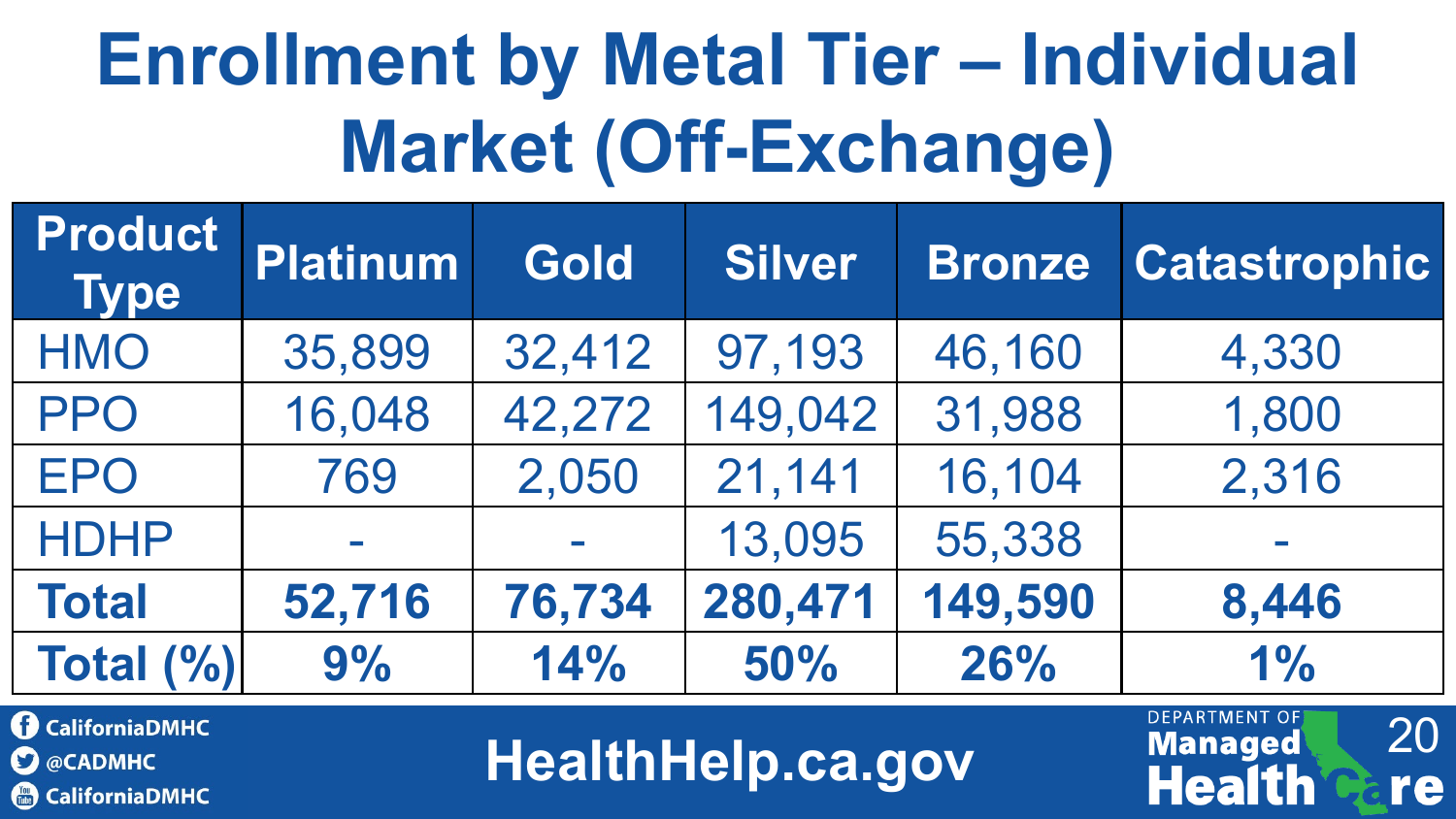# **Summary of the Prescription Drug Cost Transparency Report for Measurement Year 2020**

**CaliforniaDMHC**  $\mathbf{\Omega}$  @CADMHC **CaliforniaDMHC**  **HealthHelp.ca.gov Health Care** 

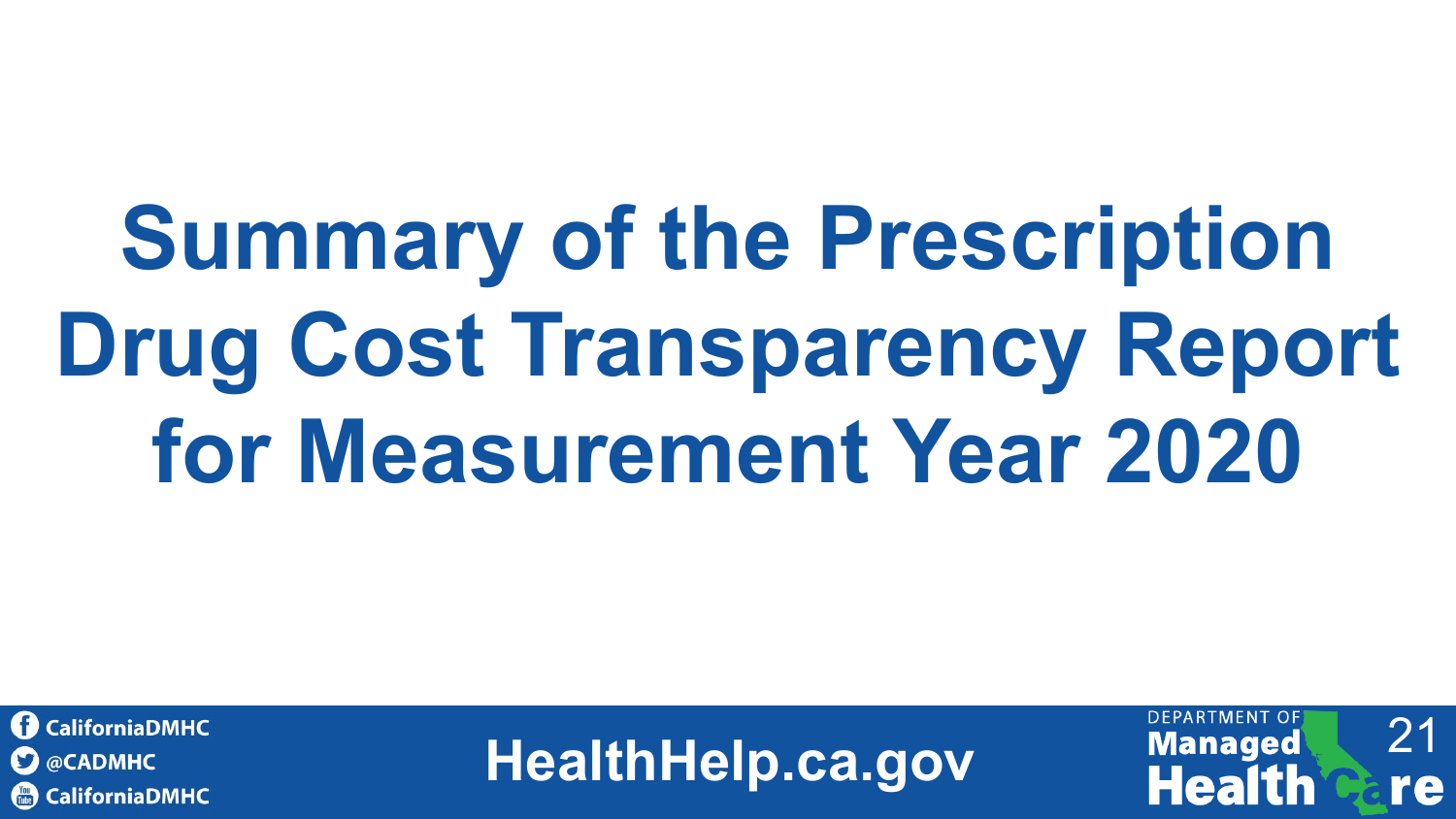# **Key Findings**

- Health plans paid more than \$10.1 billion for prescription drugs in 2020, an increase of almost \$500 million from 2019, and \$1.5 billion from 2017.
- Prescription drugs accounted for 12.7% of total health plan premiums in 2020, a slight decrease from 12.8% in 2019.
- Health plans' prescription drug costs increased by 5.0% in 2020, whereas medical expenses increased by 3.7%.Overall, total health plan premiums increased by 5.9% from 2019 to 2020.

**1** CaliforniaDMHC  $\mathbf{\mathbf{\Omega}}$  @CADMHC **CaliforniaDMHC** 

**HealthHelp.ca.gov**

22

re

**DEPARTMENT OF** 

**Managed**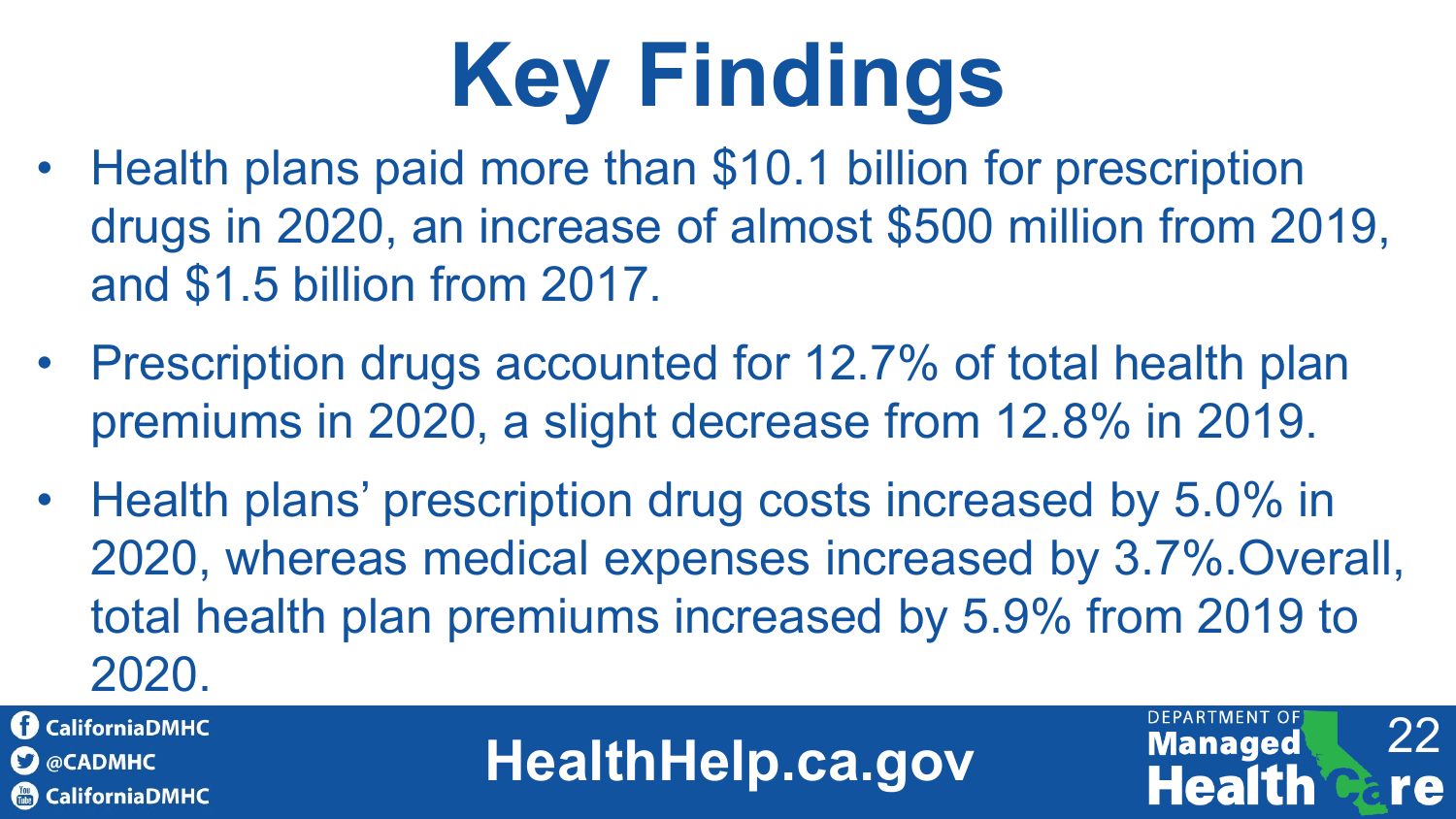## **Key Findings (continued)**

- Manufacturer drug rebates totaled approximately \$1.4 billion, up from \$1.2 billion in 2019 and \$1.1 billion in 2018. This represents about 14.2% of the \$10.1 billion spent on prescription drugs in 2020.
- While specialty drugs accounted for only 1.6% of all prescription drugs dispensed, they accounted for 60.2% of total annual spending on prescription drugs.
- Generic drugs accounted for 89.1% of all prescribed drugs but only 18.1% of the total annual spending on prescription drugs.

**CaliforniaDMHC**  $\mathbf{\Omega}$  @CADMHC **CaliforniaDMHC** 

**HealthHelp.ca.gov**

23

re

**DEPARTMENT OF** 

**Managed**